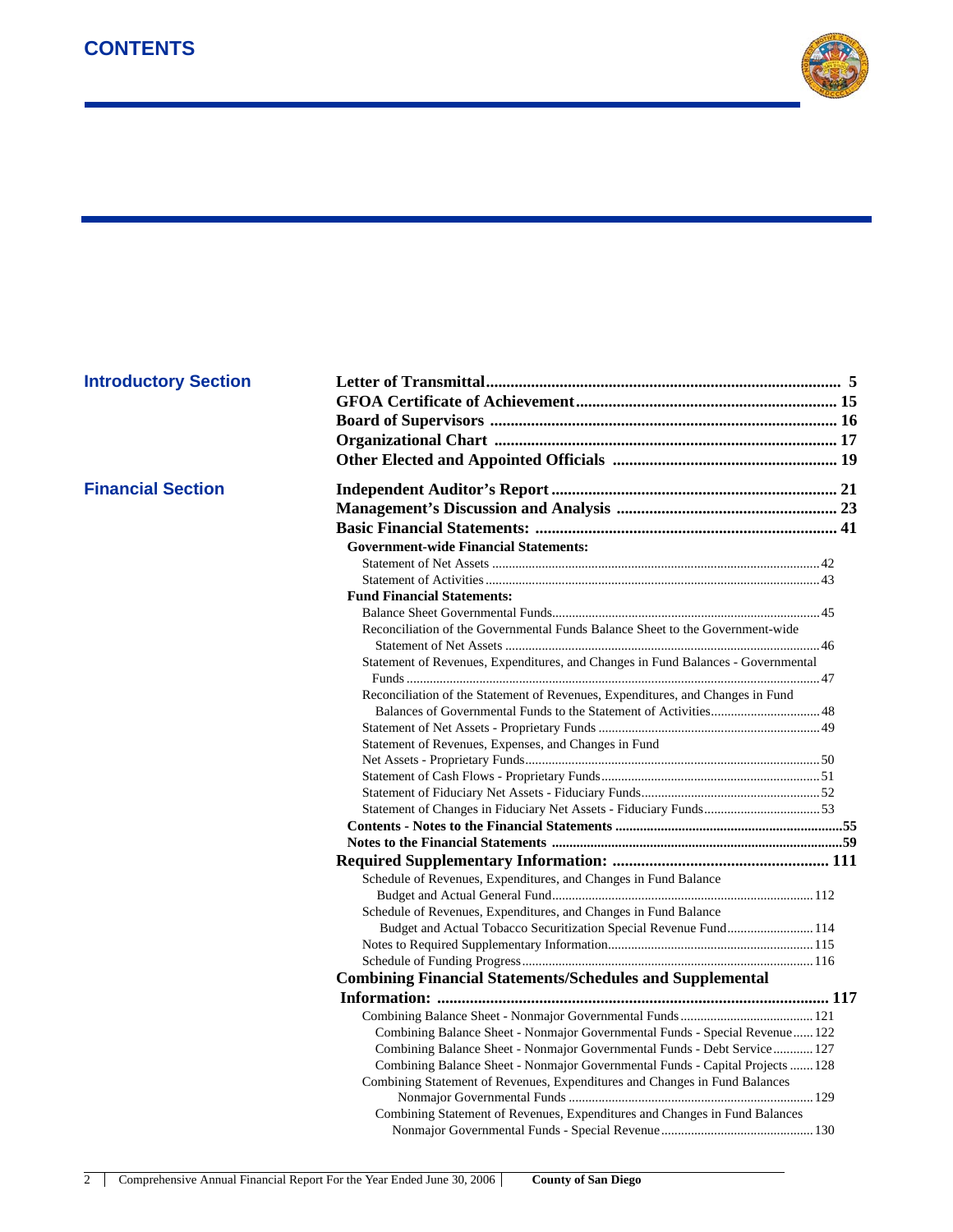

| Combining Statement of Revenues, Expenditures and Changes in Fund Balances |  |
|----------------------------------------------------------------------------|--|
|                                                                            |  |
| Schedule of Revenues, Expenditures and Changes in Fund Balance -           |  |
|                                                                            |  |
| Schedule of Revenues, Expenditures and Changes in Fund Balance -           |  |
|                                                                            |  |
| Schedule of Revenues, Expenditures and Changes in Fund Balance -           |  |
|                                                                            |  |
| Schedule of Revenues, Expenditures and Changes in Fund Balance -           |  |
| <b>Budget and Actual</b>                                                   |  |
|                                                                            |  |
| Schedule of Revenues, Expenditures and Changes in Fund Balance -           |  |
| <b>Budget and Actual</b>                                                   |  |
|                                                                            |  |
| Schedule of Revenues, Expenditures and Changes in Fund Balance -           |  |
| <b>Budget and Actual</b>                                                   |  |
|                                                                            |  |
| Schedule of Revenues, Expenditures and Changes in Fund Balance -           |  |
|                                                                            |  |
| <b>Budget and Actual</b>                                                   |  |
|                                                                            |  |
| Schedule of Revenues, Expenditures and Changes in Fund Balance -           |  |
| <b>Budget and Actual</b>                                                   |  |
|                                                                            |  |
| Schedule of Revenues, Expenditures and Changes in Fund Balance -           |  |
| <b>Budget and Actual</b>                                                   |  |
|                                                                            |  |
| Schedule of Revenues, Expenditures and Changes in Fund Balance -           |  |
| <b>Budget and Actual</b>                                                   |  |
|                                                                            |  |
| Schedule of Revenues, Expenditures and Changes in Fund Balance -           |  |
| <b>Budget and Actual</b>                                                   |  |
|                                                                            |  |
| Schedule of Revenues, Expenditures and Changes in Fund Balance -           |  |
| <b>Budget and Actual</b>                                                   |  |
|                                                                            |  |
| Schedule of Revenues, Expenditures and Changes in Fund Balance -           |  |
| <b>Budget and Actual</b>                                                   |  |
|                                                                            |  |
| Schedule of Revenues, Expenditures and Changes in Fund Balance -           |  |
| <b>Budget and Actual</b>                                                   |  |
|                                                                            |  |
| Schedule of Revenues, Expenditures and Changes in Fund Balance -           |  |
| <b>Budget and Actual</b>                                                   |  |
|                                                                            |  |
| Schedule of Revenues, Expenditures and Changes in Fund Balance -           |  |
|                                                                            |  |

Combining Statement of Revenues, Expenditures and Changes in Fund Balances